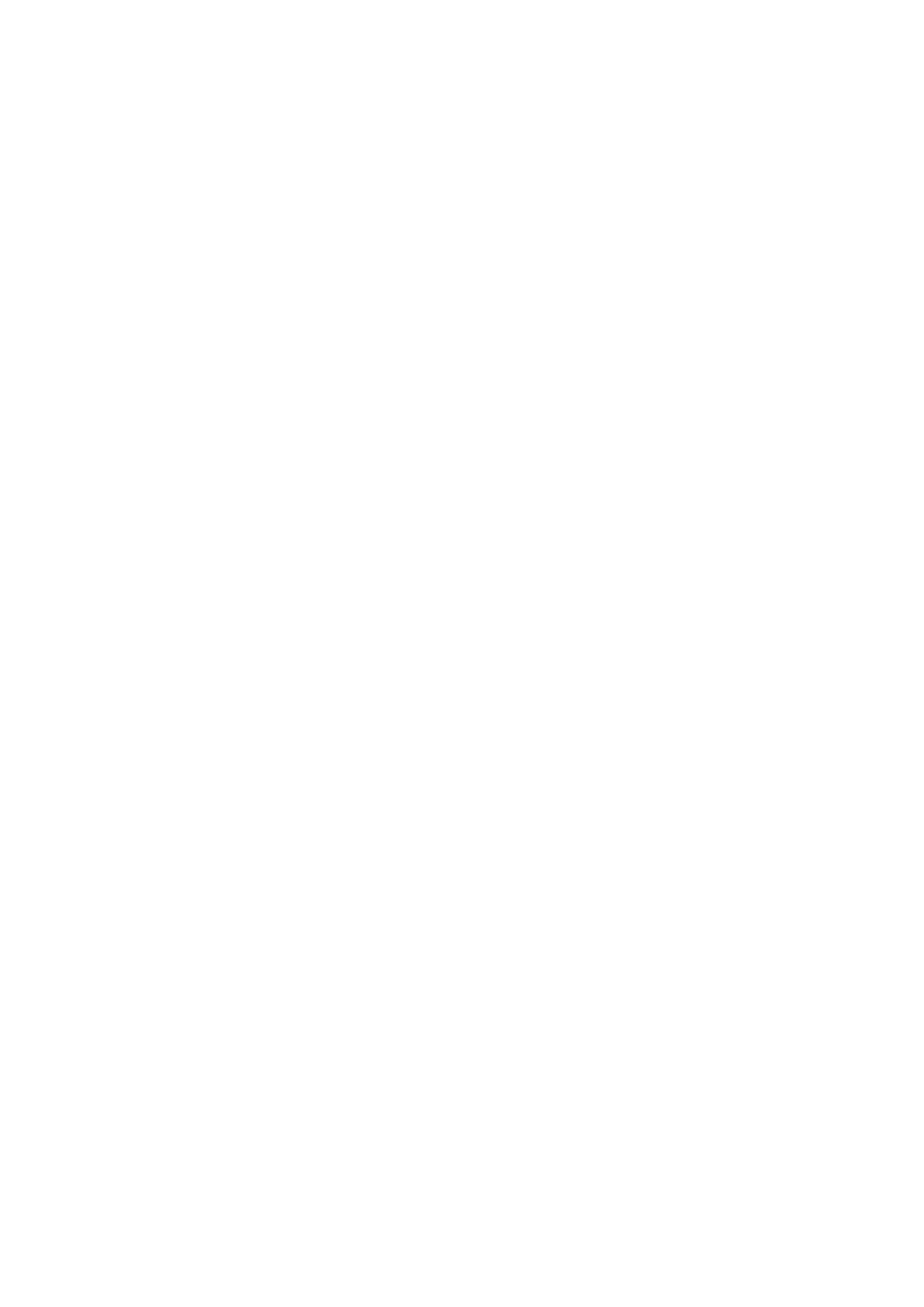# **COMMUNION PACKAGE**

### $\iff$  **COCKTAIL HOUR (3)**  $\iff$

- ∙ Meatballs
- ∙ Mexican club finger sandwiches

 $\rightsquigarrow$ 

- ∙ Cheese sticks
- ∙ Petite sirloins in gravy
- ∙ Breaded mushroom
- Peppers stuffed with different kinds
- of cheese
- ∙ Breaded shrimps
- ∙ Bruschetta
- ∙ Zucchini

## $\gg$  **SOUPS (1)**  $\ll$

- · Minestrone
- · Chicken noodle
- · Cream of broccoli
- · Cream of asparagus
- · Cream of mushroom
- · Tomato soup with rice or noodles
- · Cream of carrot
- · Cream of green peas

## $\gg$  **SALADS (1)**  $\ll$

- · Garden fresh salad (dressing: choice of2)
- · Greek salad
- · Italian salad
- · Caesar salad
- · Stardust salad
- · Spinach & strawberry salad with nuts, raisins, and poppy seed dressing or raspberry dressing

### $\gg$  **SIDE DISH (1)**  $\gg$

- · Variety of pierogies
- · Potato finger dumplings
- · Silesian dumplings
- · Fettuccini alfredo
- · Mostaciolli (red sauce or meat sauce)
- · Pasta with pesto sauce
- · Pasta with marsala sauce
- · Pasta Stardust
- · Pasta with seafood

#### $\leftrightarrow$  **POTATOES AND ACCOMPANIMENTS (1)**  $\leftrightarrow$

- · Mashed red potatoes skin-on with garlic and spinach
- · Roasted potatoes red
- · Vesuvio style potatoes white
- · Mashed potatoes
- · Red potatoes with butter and dill
- · Buckwheat groats

## $\leftrightarrow$  **HOT VEGETABLES (1)**  $\leftrightarrow$

- · Green beans almandine
- · Peas & carrots
- · Fresh carrots with olive oil & garlic
- · Fresh vegetable medley, mixed
- · Sautéed sweet cabbage
- · Corn
- · Sautéed beets
- · Broccoli in garlic butter sauce

### $\leftrightarrow$  **COLD VEGETABLES (1)**  $\leftrightarrow$

- · Cucumbers with sour cream & dill
- · Red beets with horseradish or with onion
- · Coleslaw
- · Sauerkraut
- · Red cabbage
- · Carrots with raisins and pineapple
- · Stardust special beets
- · Beets with feta cheese greek style